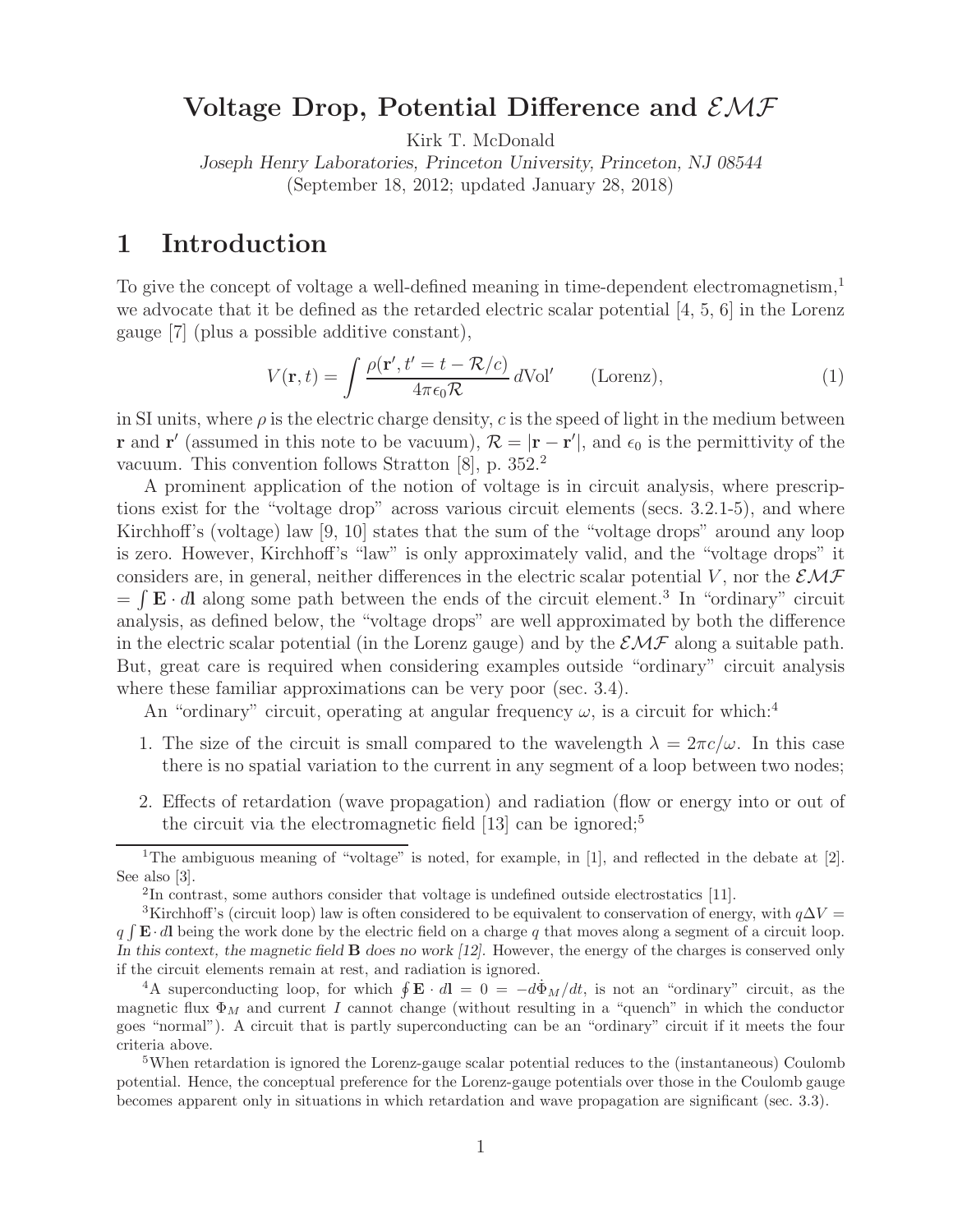- 3. Magnetic flux through the circuit is well localized in small inductors (coils).
- 4. All circuit elements are at rest.<sup>6</sup>

*The vast success of circuit analysis leaves many people with the impression that it is an "exact" procedure, which results in considerable confusion in the realms where the approximations of "ordinary" circuit analysis are not valid (transmission lines, antennas, and even "simple" circuits where the self inductance of a loop cannot be neglected, etc.). This has led to the unfortunate impression that "voltage" is ill defined, or irrelevant, in examples outside "ordinary" circuit analysis. The present note attempts to provide some correction to this misapprehension.*

# **2 Electrostatics**

The concept of voltage  $V$  is well defined (up to an additive constant) in electrostatics, where it is identified with the electrostatic Coulomb potential  $\phi$ , and also with the  $\mathcal{EMF}$ (electromotive force),

$$
V(\mathbf{r}) - V_0 = \phi(\mathbf{r}) - \phi(\mathbf{r}_0) = -\mathcal{E}\mathcal{M}\mathcal{F}(\mathbf{r}_0, \mathbf{r})
$$
 (electrostatics), (2)

where  $V_0$  is the voltage at the reference position  $r_0$ , the Coulomb potential is,

$$
\phi(\mathbf{r}) = \int \frac{\rho(\mathbf{r}')}{4\pi\epsilon_0 \mathcal{R}} d\text{Vol}' \qquad \text{(Coulomb)},\tag{3}
$$

 $\rho$  is the (static) electric charge density, the electromotive force is,

$$
\mathcal{EMF}(\mathbf{r_0}, \mathbf{r}) = \int_{\mathbf{r_0}}^{\mathbf{r}} \mathbf{E} \cdot d\mathbf{l} \qquad \text{(electrostatics)},\tag{4}
$$

and the electric field **E** is related to the potential  $\phi$  by,

$$
\mathbf{E} = -\nabla \phi. \tag{5}
$$

The  $\mathcal{EMF}$  is a unique function of  $\mathbf{r}_0$  and  $\mathbf{r}_1$ , independent of the path of integration, only if  $\nabla \times \mathbf{E} = 0$ . This condition does hold in electrostatics (and magnetostatics).<sup>7</sup> Furthermore, the energy stored in the electric field of an electric charge Q at rest and a static electric charge density  $\rho$  (not including  $Q$ ) is,

$$
U_E = Q \phi(\mathbf{r}_Q) = Q \int \frac{\rho(\mathbf{r}')}{4\pi\epsilon_0 \mathcal{R}} d\text{Vol}' \qquad \text{(electrostatic)},\tag{6}
$$

<sup>&</sup>lt;sup>6</sup>When circuit elements are in motion, Faraday's law is often invoked to consider them as effective sources of  $\mathcal{EMF}$ , but care is needed in doing so. See, for example, sec. 17-2 of [14]. We do not pursue this topic further here; for an example by the author, see [15].

<sup>&</sup>lt;sup>7</sup>A static electric field obeys  $\partial \mathbf{E}/\partial t = 0$ , in which case the magnetic field **B** obeys  $\partial^2 \mathbf{B}/\partial t^2 = 0$ , as follows on taking the time derivative of Faraday's law,  $\nabla \times \mathbf{E} = -\partial \mathbf{B}/\partial t$ . In principle, this is consistent with a magnetic field that varies linearly with time,  $\mathbf{B}(\mathbf{r},t) = \mathbf{B}_0(\mathbf{r}) + \mathbf{B}_1(\mathbf{r})t$ . However, this leads to arbitrarily large magnetic fields at early and late times, and nonzero **B**<sup>1</sup> is excluded on physical grounds. Hence,  $\partial \mathbf{E}/\partial t = 0$  implies that  $\partial \mathbf{B}/\partial t = 0$  also, and  $\nabla \times \mathbf{E} = 0$  according to Faraday's law. However, the condition that  $\nabla \times \mathbf{E} = 0$  does not necessarily imply that  $\partial \mathbf{E}/\partial t = 0$ . See, for example, [16].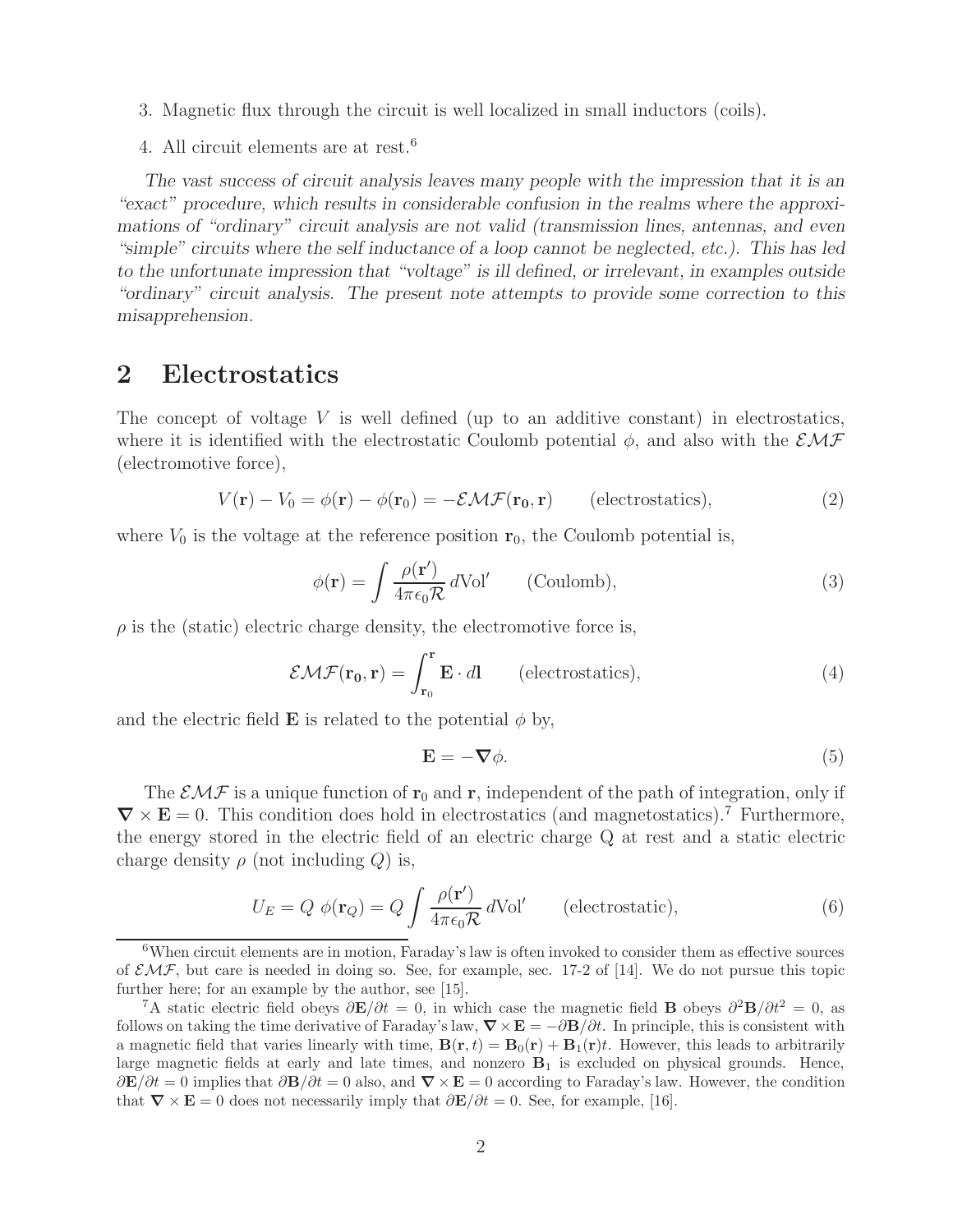where  $\mathcal{R}$  is the distance between the charge  $Q$  (at  $\mathbf{r}_Q$ ) and the volume element at  $\mathbf{r}'$ , so the static Coulomb potential  $\phi(\mathbf{r})$  can also be interpreted as the electrostatic energy of a unit test charge at **r** and the charge distribution ρ.

The concept of voltage has found great popular appeal in electrostatics as characterizing the  $\mathcal{EMF}$  of batteries, and in Ohm's law,

$$
\Delta V = IR,\tag{7}
$$

where  $\Delta V$  is the "voltage drop" across a resistor R that carries a steady current I.

*The term "high voltage" is often associated with the possibility of electrical "breakdown" via sparks in an otherwise static situation. However, this phenomenon is more properly associated with high electric field (= high voltage gradient in a static situation).*

# **3 Electrodynamics**

The simplicity of the relations (2) does not carry over to time-dependent electrodynamics where  $\nabla \times \mathbf{E} = -\partial \mathbf{B}/\partial t \neq 0$ , and the  $\mathcal{EMF}(4)$  depends on the path between the end points of the line integral. The electric field cannot be deduced only from a scalar potential (called V hereafter), but rather,

$$
\mathbf{E} = -\nabla V - \frac{\partial \mathbf{A}}{\partial t},\tag{8}
$$

where  $\bf{A}$  is the vector potential, which is related to the magnetic field by,

$$
\mathbf{B} = \nabla \times \mathbf{A}.\tag{9}
$$

Also, the (time-dependent) energy stored in the electric field can be identified as,<sup>8</sup>

$$
U_E = \frac{\epsilon_0}{2} \int E^2 d\text{Vol} = \frac{1}{2} \int \rho V d\text{Vol} - \frac{\epsilon_0}{2} \int V \frac{\partial \nabla \cdot \mathbf{A}}{\partial t} d\text{Vol} + \frac{\epsilon_0}{2} \int \frac{\partial \mathbf{A}}{\partial t} \cdot \frac{\partial \mathbf{A}}{\partial t} d\text{Vol}, \quad (10)
$$

using eq. (8) to eliminate the electric field **E** in favor of the potentials V and **A**. Clearly, the "electrical" energy  $U_F$  can no longer be related only to the scalar potential V.

The potentials V and **A** in electrodynamics can have many forms, related by so-called gauge transformations that leave the fields **E** and **B** invariant [7, 17]. For example, we could set the scalar potential V to zero, as first advocated by Gibbs  $[18, 19]$ <sup>9</sup>

Alternatively, we could continue to identify the scalar potential  $V$  with the instantaneous Coulomb potential (3); this option (for which  $\nabla \cdot \mathbf{A} = 0$ ) has technical appeal mainly in situations where the charge density in quasistatic and propagation effects related to charges (in contrast to those of currents) are negligible.

<sup>&</sup>lt;sup>8</sup>If the energy stored in electrically polarized atoms is included in the "electrical" energy we have that  $U_E = \int \mathbf{E} \cdot \mathbf{D} d\text{Vol}/2.$ 

 $9A$  static electric field (with zero magnetic field) can be deduced via eq. (8) from the trivial vector potential  $\mathbf{A}_{\text{Gibbs}} = -\mathbf{E}t$ . See sec. VIII of [17] for a general expression for  $\mathbf{A}$  in the gauge where  $V = 0$ .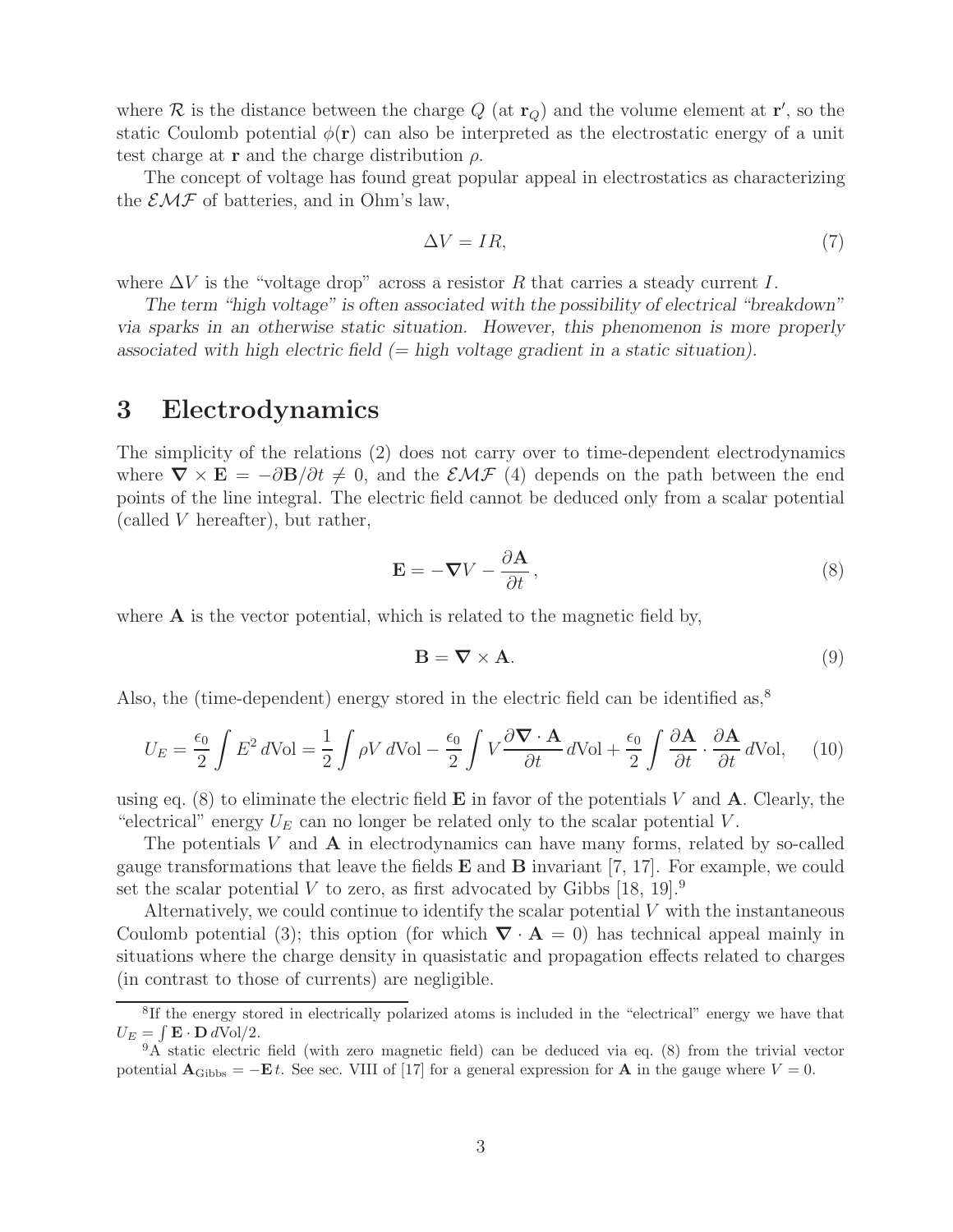In cases where wave propagation is significant it is appealing to use potentials that exhibit wave effects similar to those of the fields **E** and **B**. This leads to use of the so-called Lorenzgauge condition,

$$
\nabla \cdot \mathbf{A} = -\frac{1}{c^2} \frac{\partial V}{\partial t} \qquad \text{(Lorenz)},\tag{11}
$$

and to the retarded potentials (1) and,

$$
\mathbf{A}(\mathbf{r},t) = \frac{\mu_0}{4\pi} \int \frac{\mathbf{J}(\mathbf{r}',t'=t-\mathcal{R}/c)}{\mathcal{R}} \, d\text{Vol}' \qquad \text{(Lorenz)},\tag{12}
$$

where **J** is the electrical current density, and  $\mu_0$  is the permeability of the vacuum.

The retarded scalar potential (1) is well-defined throughout all space, reduces to the Coulomb potential (3) in static situations, and in quasistatic situations, such as "ordinary" circuit analysis (defined in sec. 1), leads to "voltage drops" in good agreement with the approximations associated with the concepts of capacitors and inductors. We therefore advocate that the best generalization of the concept of voltage from electrostatics to electrodynamics is to consider the retarded scalar potential (1) to be the "voltage".

# **3.1 Voltage, Voltage Sources, and Voltmeters**

In many practical situations the notion of "voltage" is related to a "voltage source" which has an internal feedback systems designed to deliver a specific value of "voltage" across a pair of terminals, where that "voltage" is measured by a (built-in) voltmeter. This leads many people to consider that "voltage is what is measured by a voltmeter".

So, what is a voltmeter, and what does it measure? $10$ 

#### **3.1.1 Voltmeters**

An (AC) voltmeter is an ammeter that measures the (oscillating) current  $I_0$  that flows through a high-value resistor  $R_0$  that is attached to leads whose tips, 1 and 2, may be connected to some other electrical system. The reading of the voltmeter (if properly calibrated) is  $V_{\text{meter}} = I_0 (R_0 + R_{\text{leads}})$  where  $R_{\text{leads}} \ll R_0$ .<sup>11</sup>



In the approximation that the current does not vary spatially along the leads, the meter reading equals the  $\mathcal{EMF}$  along the path of its conductors,

$$
V_{\text{meter}} \approx \mathcal{EMF}_{\text{meter}} = \int_{1}^{2} \mathbf{E} \cdot d\mathbf{l} = V_{1} - V_{2} - \frac{d}{dt} \int_{1}^{2} \mathbf{A} \cdot d\mathbf{l} \text{ (along meter leads)}, \qquad (13)
$$

<sup>&</sup>lt;sup>10</sup>This issue has a long history in pedagogic lore,  $[20]$ - $[35]$ .

<sup>&</sup>lt;sup>11</sup>AC voltmeters often report the root-mean-square voltage  $V_{\text{rms}} = I_0 (R_0 + R_{\text{leads}})/\sqrt{2}$  rather than  $I_0 (R_0 +$  $R_{\text{leads}}$ ).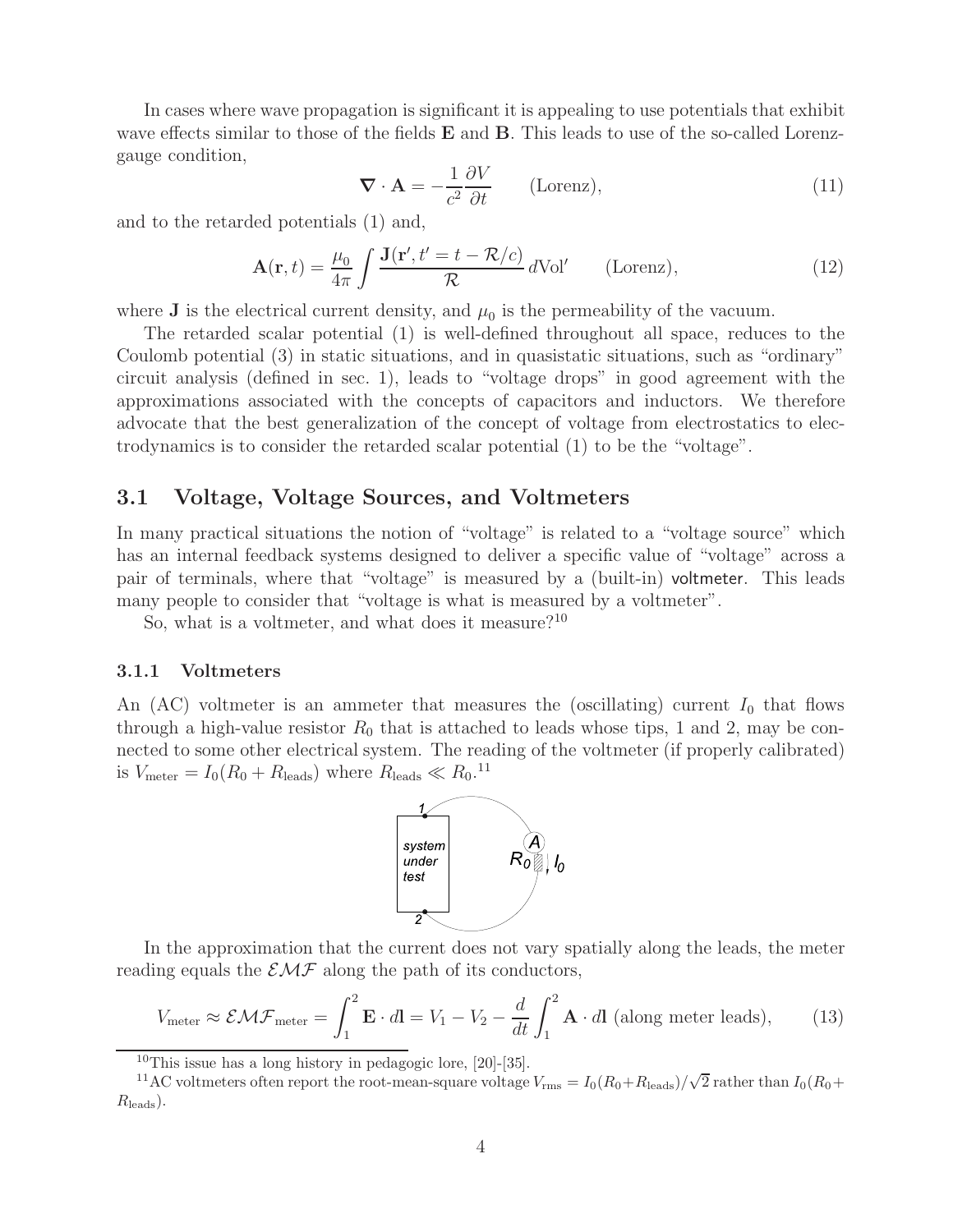To see this, note that for a cylindrical, resistive medium of length  $l$ , radius  $r$ , and electrical conductivity  $\sigma$  that obeys Ohm's law  $\mathbf{J} = \sigma \mathbf{E}$ , where  $\mathbf{J} = I \hat{\mathbf{l}} / \pi r^2$  and I is the (uniform) axial current, then  $El = Jl/\sigma = Il/\pi r^2 \sigma = IR$ , and the (axial) electrical resistance is  $R = l/\pi r^2 \sigma$ .

In time-varying situations, particularly where there are large magnetic fields in the vicinity of the circuit that is being probed by the voltmeter, the  $\mathcal{EMF}$  depends on the path between points 1 and 2.<sup>12</sup> However, in "ordinary" circuits (ones that satisfy the four conditions given in sec. 1) there is very little magnetic flux linked by the loop that includes the voltmeter,  $^{13}$ 

$$
0 \approx \Phi_M = \int \mathbf{B} \cdot d\mathbf{A} \text{rea} = \oint \mathbf{A} \cdot d\mathbf{l} = \int_1^2 \mathbf{A} \cdot d\mathbf{l} + \int_2^1 \mathbf{A} \cdot d\mathbf{l} \approx \int_1^2 \mathbf{A} \cdot d\mathbf{l} \text{ (along meter leads)},\tag{14}
$$

and the integral  $\int_1^2 \mathbf{A} \cdot d\mathbf{l}$  is small (in the Lorenz gauge). This means that for such "ordinary" circuits the electric field between points 1 and 2 can be related to a scalar potential V according to  $\mathbf{E} \approx -\nabla V$  to a good approximation, such that,

$$
\int_{1}^{2} \mathbf{E} \cdot d\mathbf{l} \approx -\int_{1}^{2} \mathbf{\nabla} V \cdot d\mathbf{l} = V_{1} - V_{2}.
$$
 (15)

That is, when an AC voltmeter is used with an "ordinary" circuit it reads, to a good approximation, the voltage drop  $V_1 - V_2$  between the electric scalar potential (in the Lorenz gauge) at the tips of its leads.<sup>14</sup>

#### **3.1.2 Voltage Sources**

Following the above discussion, we see that a voltage source which is regulated by an internal voltmeter delivers a fixed  $\mathcal{EMF}$  to the extent that time-varying magnetic fields have negligible effect on the device. When such fields are negligible, the voltage source also delivers, to a good approximation, a fixed difference in the electric scalar potential (in the Lorenz gauge) between its terminals.

## **3.2 Voltage and AC Circuit Analysis**

Circuit analysis is a mathematical model of a network of electrical components, such as "voltage" sources (DC or AC), wires (resistive or perfectly conducting), capacitors, inductors, as well as "active" devices such as diodes and transistors. A key assumption is that a scalar "voltage" can be assigned to each node of the network, and that there is a viable model for the "voltage drop" between any pair of nodes. An implication of this assumption is that the sum of the "voltage drops" is zero around any loop in the network/circuit.

 $12A$  peculiar example in which the use of a voltmeter "creates" the voltage that it measures is discussed in [36].

<sup>&</sup>lt;sup>13</sup>If the loop includes an inductor we take the loop to follow a direct path between its ends, rather than following the winding. Very little magnetic flux is linked by the loop that includes this path, as discussed in sec. 3.2.1.

<sup>14</sup>Discussion by the author of cases when a voltmeter does not read the difference in the electric scalar potential between its tips and/or the  $\mathcal{EMF} \int_1^2 \mathbf{E} \cdot d\mathbf{l}$  are given in [37, 38], which include many references to comments by others on this theme.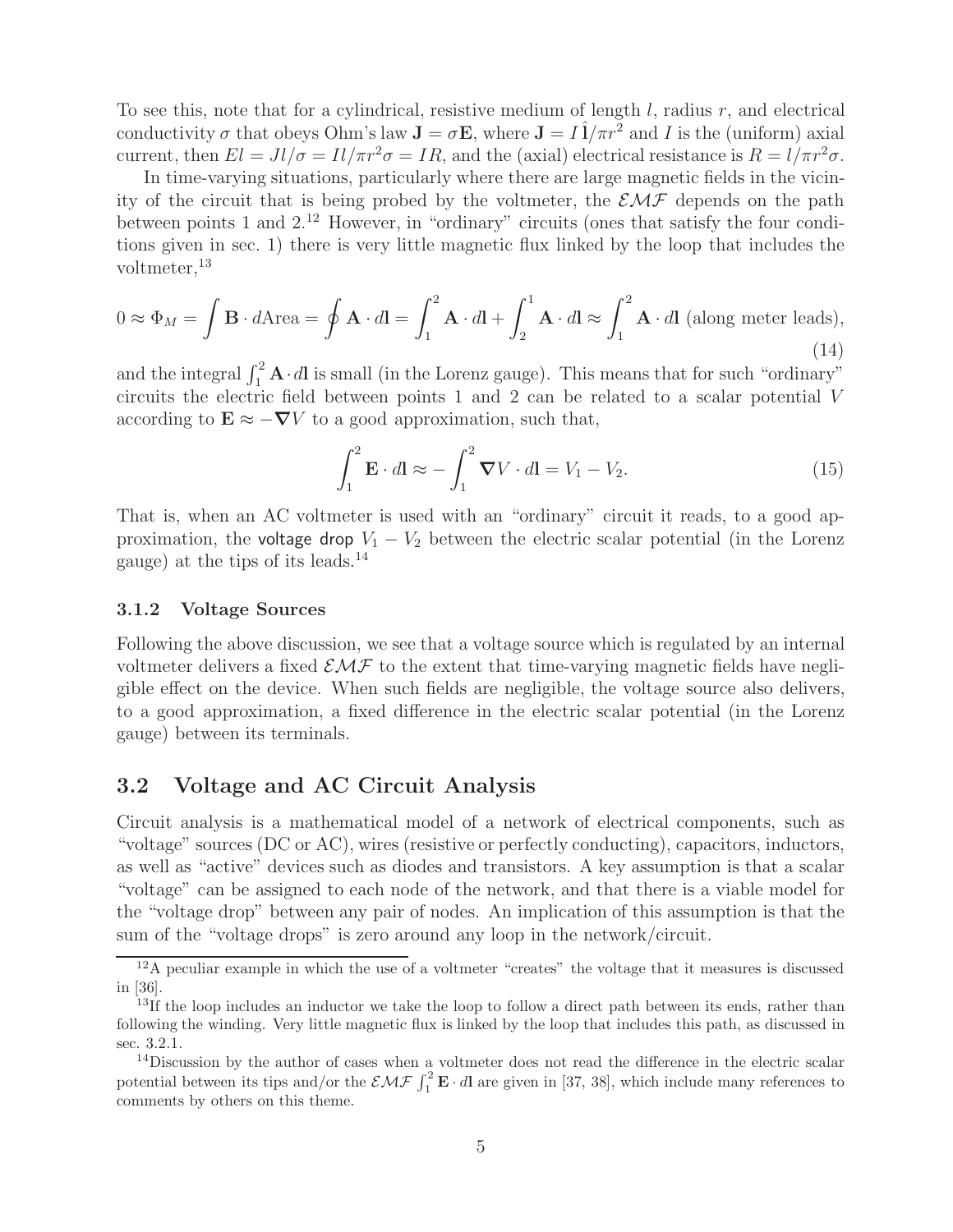Faraday's law tells us that the line integral of the tangential electric field around a loop is non zero when the magnetic flux through the loop is time dependent,

$$
\mathcal{EMF}_{\text{loop}} = \oint \mathbf{E} \cdot d\mathbf{l} = -\frac{d\Phi_M}{dt} = -\frac{d}{dt} \int \mathbf{B} \cdot d\mathbf{A} \text{rea} = -\frac{d}{dt} \oint \mathbf{A} \cdot d\mathbf{l}.
$$
 (16)

Hence,  $\mathcal{EMF}$ 's (line integral of the tangential electric field along some path) cannot strictly be the "voltage drops" used in AC circuit analysis, although it appears that most people identify "voltage" with  $\mathcal{EMF}$  in circuit analysis.<sup>15</sup>

In contrast, the electric scalar potential  $V$  is a scalar defined at every point (once a "gauge" is specified), and so is a candidate for the "voltage" of circuit analysis.

However, circuit analysis also assumes particular expressions for the "voltage drop" across particular circuit elements, which are only approximately equal to the difference in the Lorenz-gauge electric scalar potential between the ends of the element. That is, "voltage drops" in circuit analysis are neither exactly  $\mathcal{EMF}$ 's nor differences in a scalar potential function, with the discrepancies being of similar size in both cases. In general practice, it is equally accurate (or equally inaccurate) to characterize "voltage" in the analysis of "ordinary" circuits (defined in sec. 1) as related either to  $\mathcal{EMF}$ 's or to an electric scalar potential (in either to Lorentz or Coulomb gauges, as these are identical for "ordinary" circuits).

We now give examples for several types of circuit elements, assuming that the "voltage" and currents have time dependence  $e^{j\omega t}$  where  $j = -\sqrt{-1} = -i$ .

### **3.2.1 Inductors**

We begin with consideration of inductors, *i.e.*, coils of wire for which effects of inductance are more prominent than those of resistance and capacitance.

Recall that (self) inductance is a geometric property of a loop (which is independent of time if the shape of the circuit is fixed),

$$
L = \frac{\mu_0}{4\pi} \oint \oint \frac{d\mathbf{l} \cdot d\mathbf{l'}}{\mathcal{R}},\tag{17}
$$

where  $R$  is the distance between line elements  $d\mathbf{l}$  and  $d\mathbf{l}'$ . Every loop in a circuit has an inductance, which is ignored in "ordinary" circuit analysis unless the loop contains an "inductor".

Furthermore, the  $\mathcal{EMF}$  associated with a loop is given by,

$$
\mathcal{EMF}_{\text{loop}} = \oint_{\text{loop}} \mathbf{E} \cdot d\mathbf{l} = -\frac{d\Phi_M}{dt} = -\frac{d}{dt} \oint_{\text{loop}} \mathbf{A} \cdot d\mathbf{l},\tag{18}
$$

where,

$$
\Phi_M = \int_{\text{loop}} \mathbf{B} \cdot d\mathbf{Area} = \oint_{\text{loop}} \mathbf{A} \cdot d\mathbf{l}, \tag{19}
$$

is the magnetic flux due to the current  $I$  that passes through the loop.

<sup>15</sup>One of the more thoughtful justifications of this identification is given in Chap. 22 of [14].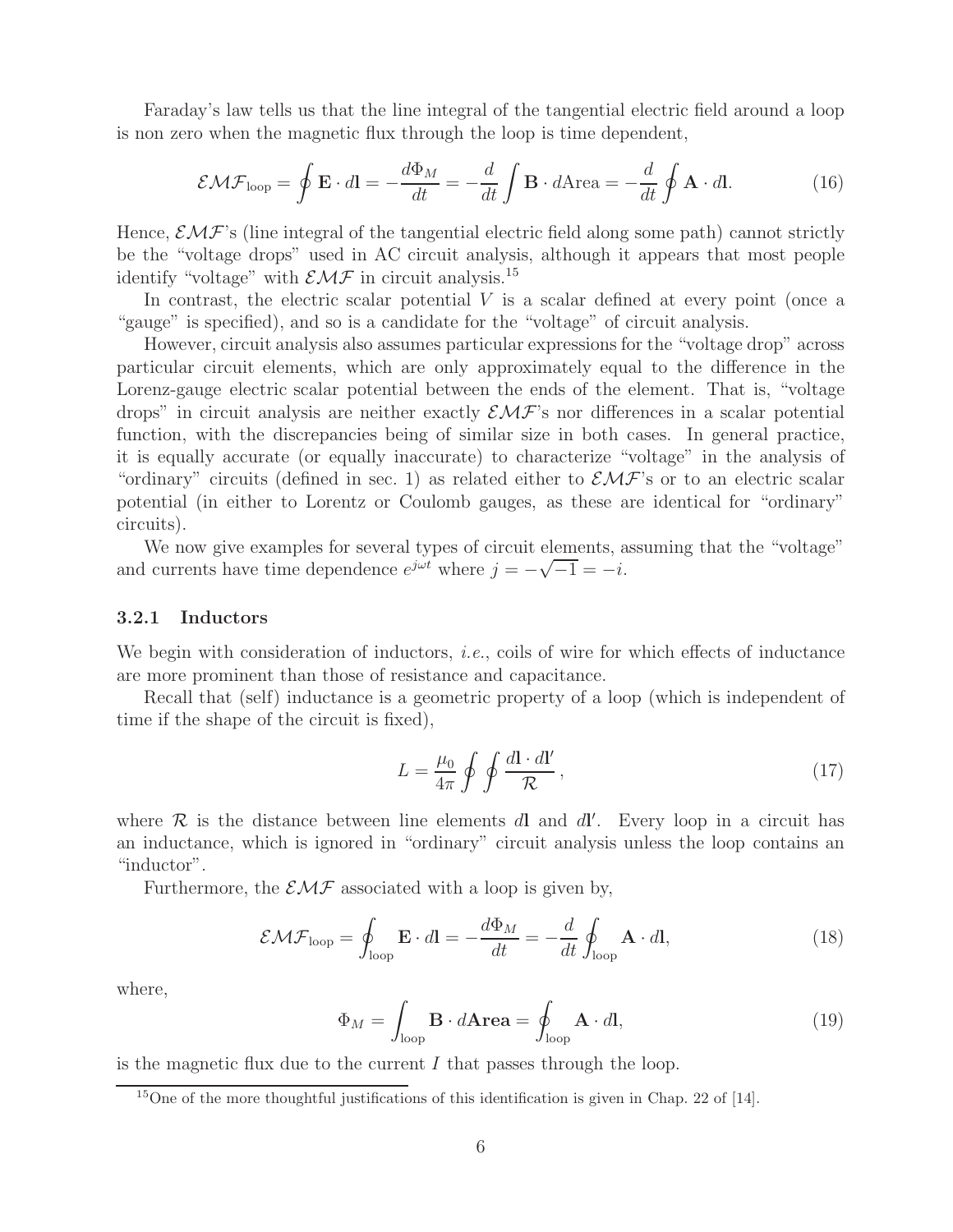The usual approximation in "ordinary" circuit analysis is to ignore effects of retardation and write,

$$
\mathbf{A}(\mathbf{r},t) \approx \frac{\mu_0}{4\pi} \oint \frac{I(\mathbf{r}',t)}{\mathcal{R}} d\mathbf{l}' \approx \frac{\mu_0 I(t)}{4\pi} \oint_{\text{loop}} \frac{d\mathbf{l}'}{\mathcal{R}},\tag{20}
$$

where we also ignore possible variation of the current around the loop of the circuit. Then, the magnetic flux (19) can be written as,

$$
\Phi_M \approx \frac{\mu_0 I(t)}{4\pi} \oint \oint \frac{d\mathbf{l} \cdot d\mathbf{l'}}{\mathcal{R}} = L I(t),\tag{21}
$$

and the  $\mathcal{EMF}$  (18) around the loop can be written as,

$$
\mathcal{EMF}_{\text{loop}} = \oint_{\text{loop}} \mathbf{E} \cdot d\mathbf{l} = -\frac{d\Phi_M}{dt} = -L\frac{dI}{dt}.
$$
 (22)

A common practice is to wind part of the conductor of the circuit into a compact coil, so that most of the integral  $\int \mathbf{B} \cdot d\mathbf{A} \mathbf{r} = \oint_{\text{loop}} \mathbf{A} \cdot d\mathbf{l} = L I$  comes from this compact region. That region, say from points 1 to 2 on the conductor, is often identified as the inductor in the circuit, and the inductance  $L$  is wrongly (but conveniently) considered to be a property of that compact portion of the circuit, rather than of the circuit as a whole. Then, the "inductive voltage drop",

$$
L\dot{I} = -\oint_{\text{loop}} \mathbf{E} \cdot d\mathbf{l} = \frac{d}{dt} \oint_{\text{loop}} \mathbf{A} \cdot d\mathbf{l} \approx \frac{d}{dt} \int_{1}^{2} \mathbf{A} \cdot d\mathbf{l},
$$
 (23)

around the loop is (mis)identified as a voltage difference between the two ends of the inductor, with the implication that a scalar potential  $V$  can account for the behavior of inductors, as assumed in applications of Kirchhoff's voltage law to networks.<sup>16</sup>

$$
U_M = \int_{\text{all space}} \frac{\mathbf{B} \cdot \mathbf{H}}{2} d\text{Vol} \approx \int_{\text{inductor}} \frac{\mathbf{B} \cdot \mathbf{H}}{2} d\text{Vol} \approx \frac{L_{\text{inductor}} I^2}{2}.
$$
 (24)

Furthermore,

$$
U_M = \int \frac{\mathbf{H} \cdot \nabla \times \mathbf{A}}{2} d\text{Vol} \approx \int \frac{\mathbf{A} \cdot \nabla \times \mathbf{H}}{2} d\text{Vol} = \int \frac{\mathbf{A} \cdot (\mathbf{J} + \partial \mathbf{D}/\partial t)}{2} d\text{Vol} \approx \int \frac{\mathbf{A} \cdot \mathbf{J}}{2} d\text{Vol}
$$

$$
\approx \frac{I}{2} \oint \mathbf{A} \cdot d\mathbf{l} = \frac{I\Phi_{M,\text{total}}I^2}{2} = \frac{L_{\text{total}}I^2}{2} \approx \frac{I}{2} \int_{\text{inductor}} \mathbf{A} \cdot d\mathbf{l} = \frac{I\Phi_{M,\text{inductor}}I^2}{2} = \frac{L_{\text{inductor}}I^2}{2}, \quad (25)
$$

where the first approximation requires the neglect of the surface integral at infinity,  $\int \mathbf{A} \cdot \mathbf{H} dA$  rea, that arises in the integration by parts, which integral is nonzero in general due to radiation; the second approximation requires the neglect of the "displacement current"  $\partial \mathbf{D}/\partial t$ ; and the fourth approximation (like that used in eq. (24)) supposes that most of the magnetic flux through the circuit is localized in the "inductor".

<sup>&</sup>lt;sup>16</sup>The notion that the (self) inductance L of a loop can be considered as localized between the ends of an "inductor" that occupies only part of the loop is an aspect of the "lumped-impedance" approximation. This is sometimes justified for inductance via energy considerations, perhaps following the lead of Maxwell, Arts. 578-584 of [39]. The most extensive discussion may be that by Heaviside [40]-[42]. See also sec. 5.4 of [44]. The energy stored in the magnetic field (and in the magnetization, if any) of an "ordinary" circuit that carries current  $I$  can be written as,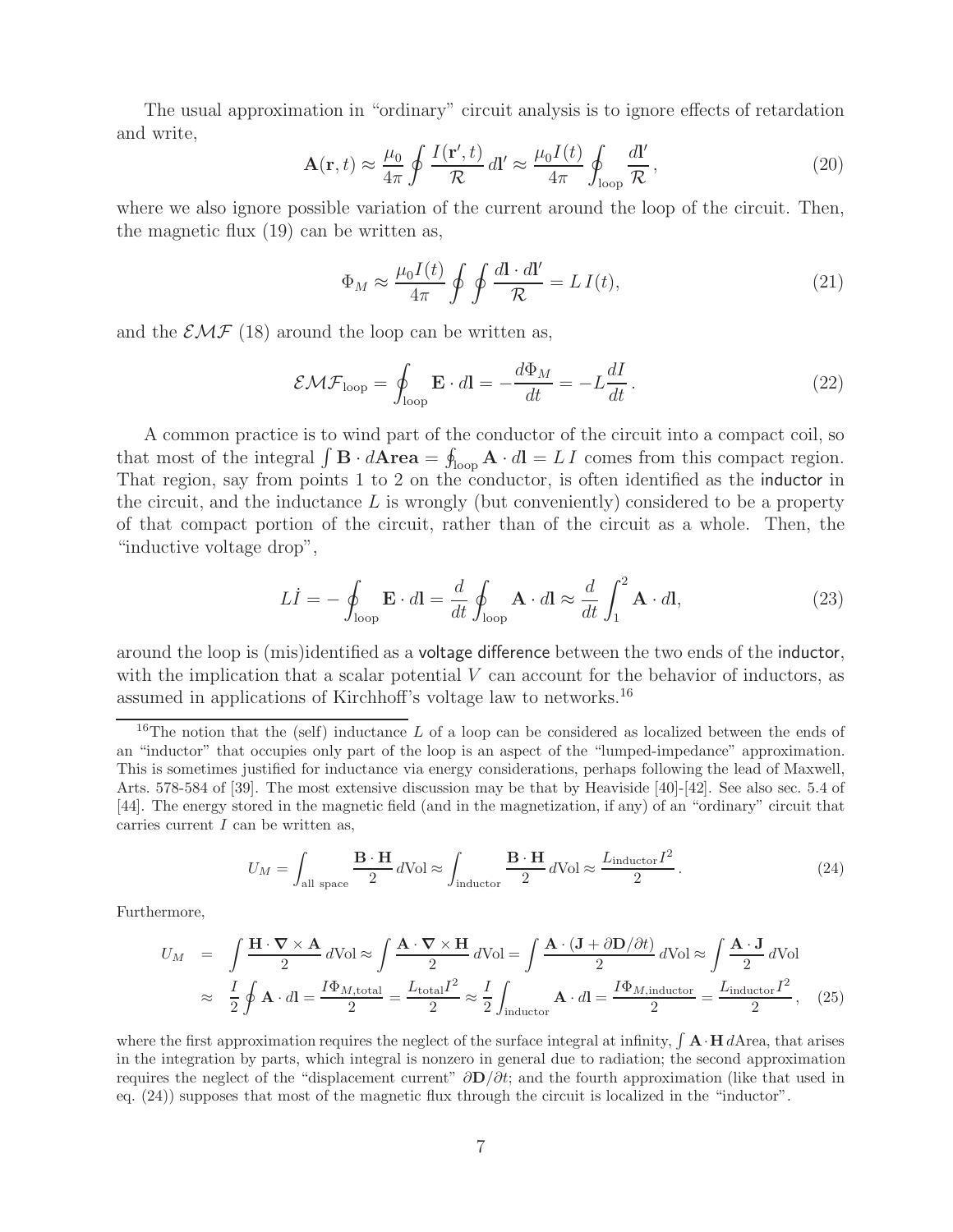However, the error is slight for a typical inductor in the form of a coil of  $N$  turns, where N is large. In this case, the magnetic field inside the coil is axial, and its vector potential is largely azimuthal, with a small axial component primarily due to the current in the circuit outside the nominal coil. Then, along the axis of the coil, between points 1 and 2, we have that  $\mathbf{E} \approx -\nabla V$ , such that  $V_1 - V_2 \approx \int_1^2 \mathbf{E} \cdot d\mathbf{l}$ , where now the line integral is not taken along the conductor of the coil, but along a line down its interior. That is, the  $\mathcal{EMF}$  along this path between the ends of the coil is very close to the voltage drop  $V_1 - V_2$  between them, with a fractional error of order  $1/N$ .<sup>17</sup>

The geometry of a coil permits us to consider the  $\mathcal{EMF}$  between its ends along a path that does not follow the helical winding, but runs straight through "empty" space between the end points. As discussed in sec. 3.2.3 below, if the coil is made from a perfect conductor, the  $EMF$  between its endpoints, evaluated along the path of that conductor, is zero. However, the dependence on the path of the  $\mathcal{EMF}$  in time-dependent situations can be exploited to redefine the  $\mathcal{EMF}$  associated with a coil to equal approximately the total  $\mathcal{EMF}$  around the circuit, and also approximately equal the difference in the electric scalar potential between the ends of the coil.

### **3.2.2 AC Voltage Source**

As discussed above in sec. 3.1.2, an AC voltage source (regulated by an internal voltmeter) delivers a fixed  $\mathcal{EMF}$  to the extent that time-varying magnetic fields have negligible effect on the source. When such fields are negligible, the voltage source also delivers, to a good approximation, a fixed difference in the electric scalar potential (in the Lorenz gauge) between its terminals.

#### **3.2.3 Perfectly Conducting Wires**

Perhaps the simplest circuit element is a wire, often assumed to be perfectly conducting.

The electric field at the surface of a perfect conductor must have zero tangential component (and  $\mathbf{E} = 0$  inside the conductor), so the  $\mathcal{EMF}$  is zero along any such wire. Hence,

$$
\mathcal{EMF} = 0 = \int_1^2 \mathbf{E} \cdot d\mathbf{l} = V_1 - V_2 - \frac{d}{dt} \int_1^2 \mathbf{A} \cdot d\mathbf{l} \qquad \text{(perfect conductor)}, \tag{26}
$$

for any pair of points 1 and 2 on the perfect conductor. In general, the electric scalar potential is not constant over a perfect conductor,  $^{18}$ 

$$
V_1 - V_2 = \frac{d}{dt} \int_1^2 \mathbf{A} \cdot d\mathbf{l}
$$
 (perfect conductor). (27)

The presence of the term in eq. (26) involving the vector potential **A** is a reminder that magnetic effects of a current-carrying wire should not be completely ignored, although the

<sup>&</sup>lt;sup>17</sup>Another option is to consider a path between points 1 and 2 that lies entirely outside the coil, along which  $V_1 - V_2 \approx \int_1^2 \mathbf{E} \cdot d\mathbf{l}$  is also valid. See, for example, Chap. 22 of [14].

 $18$ This fact is disconcerting to those who identify "voltage" with a static electric scalar potential, which has a constant value everywhere in/on a perfect conductor.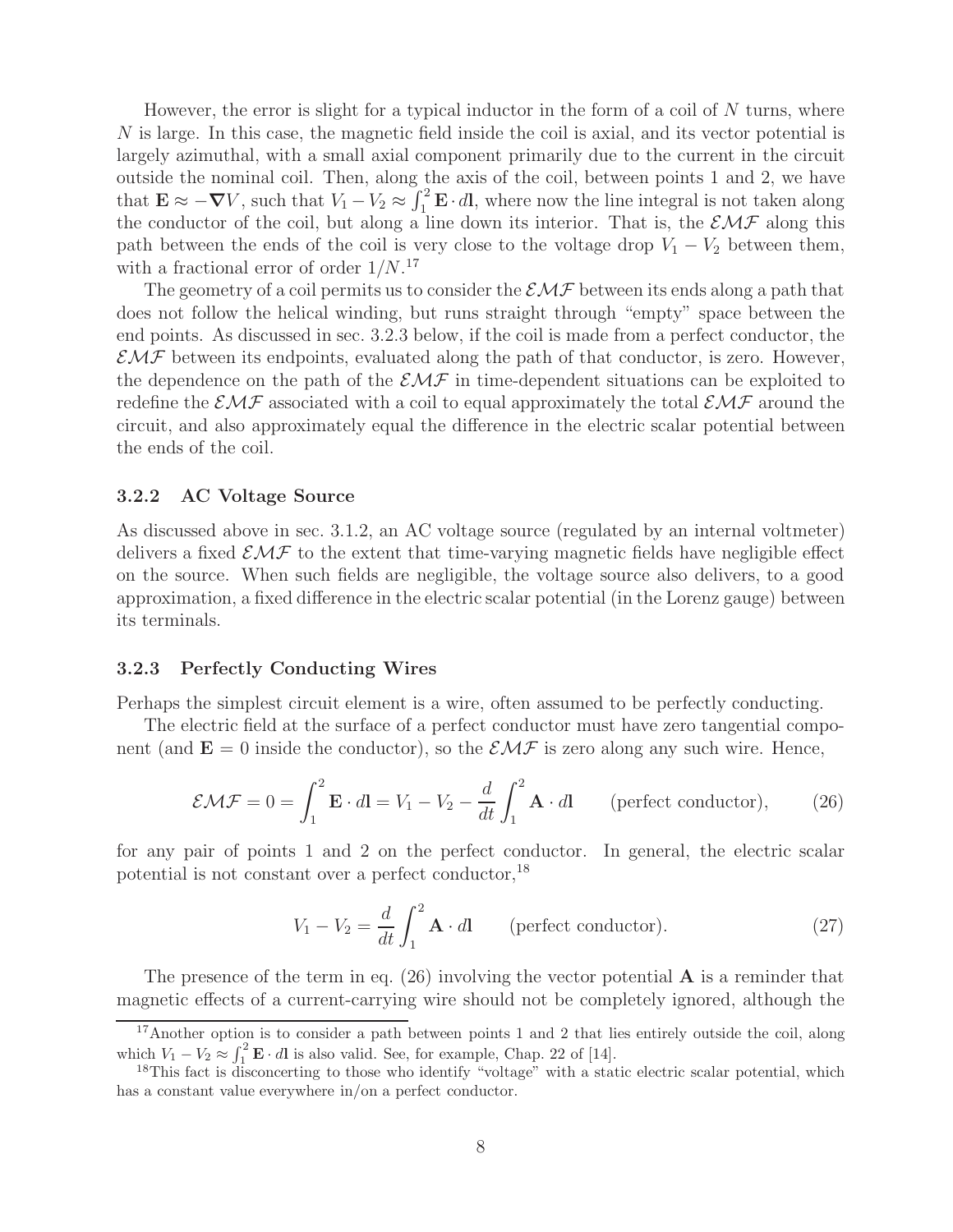usual procedure in "ordinary" circuit analysis is to do so. Every loop in a circuit has an inductance that should, in principle, be accounted for in the circuit analysis.<sup>19</sup>

To get a sense of the size of the error made in ignoring this inductance for loops without an "inductor", we consider a loop of radius a made of a perfectly conducting wire of radius  $r_0$ . When that wire carries current I the magnetic field close to the wire circulates around it, and varies with distance  $r$  from the center of the wire as,

$$
B \approx \frac{\mu_0 I}{2\pi r} \,. \tag{28}
$$

The magnetic flux linked by the loop of radius  $\alpha$  is approximately,

$$
\Phi_M \approx 2\pi a \int_{r_0}^a B dr = \mu_0 a I \ln \frac{a}{r_0} \,. \tag{29}
$$

Recalling eq. (21), we estimate the (self) inductance of the wire loop as,

$$
L = \frac{\Phi_M}{I} \approx \mu_0 a \ln \frac{a}{r_0} \,. \tag{30}
$$

The wire has length  $2\pi a$ , so the inductance per unit length of the wire is,

$$
\frac{\mu_0}{2\pi} \ln \frac{a}{r_0} \approx \mu_0 \approx 10^{-6} \text{ H/m} = 10 \text{ nH/cm}
$$
 (inductance per length of a wire). (31)

#### **3.2.4 Resistive Wires**

A wire of radius  $r$  and length  $l$  has resistance,

$$
R = \frac{l}{\pi r^2 \sigma},\tag{32}
$$

for axial current flow  $I = \pi r^2 J$ . The current density **J** is related to the electric field inside the wire by,

$$
\mathbf{J} = \sigma \mathbf{E},\tag{33}
$$

where  $\sigma$  is the electrical conductivity of the wire. Then,

$$
IR = \frac{Jl}{\sigma} = El = \Delta V_{\text{resistor}} - l\frac{\partial \mathbf{A}}{\partial t}.
$$
\n(34)

*As noted in sec. 3.2.3, a (resistive) wire loop is associated with a small self inductance (31) which should be included in the circuit analysis if accuracy is desired.*

<sup>&</sup>lt;sup>19</sup>A complete, perfectly conducting loop must have  $\oint_{\text{loop}} \mathbf{E} \cdot d\mathbf{l} = 0$ , so the magnetic flux  $\Phi_M$  through the loop cannot change with time. The practical realization of a perfect conductor is a superconductor – which will cease to be a superconductor (quench) if the magnetic flux through a superconducting loop is force to change.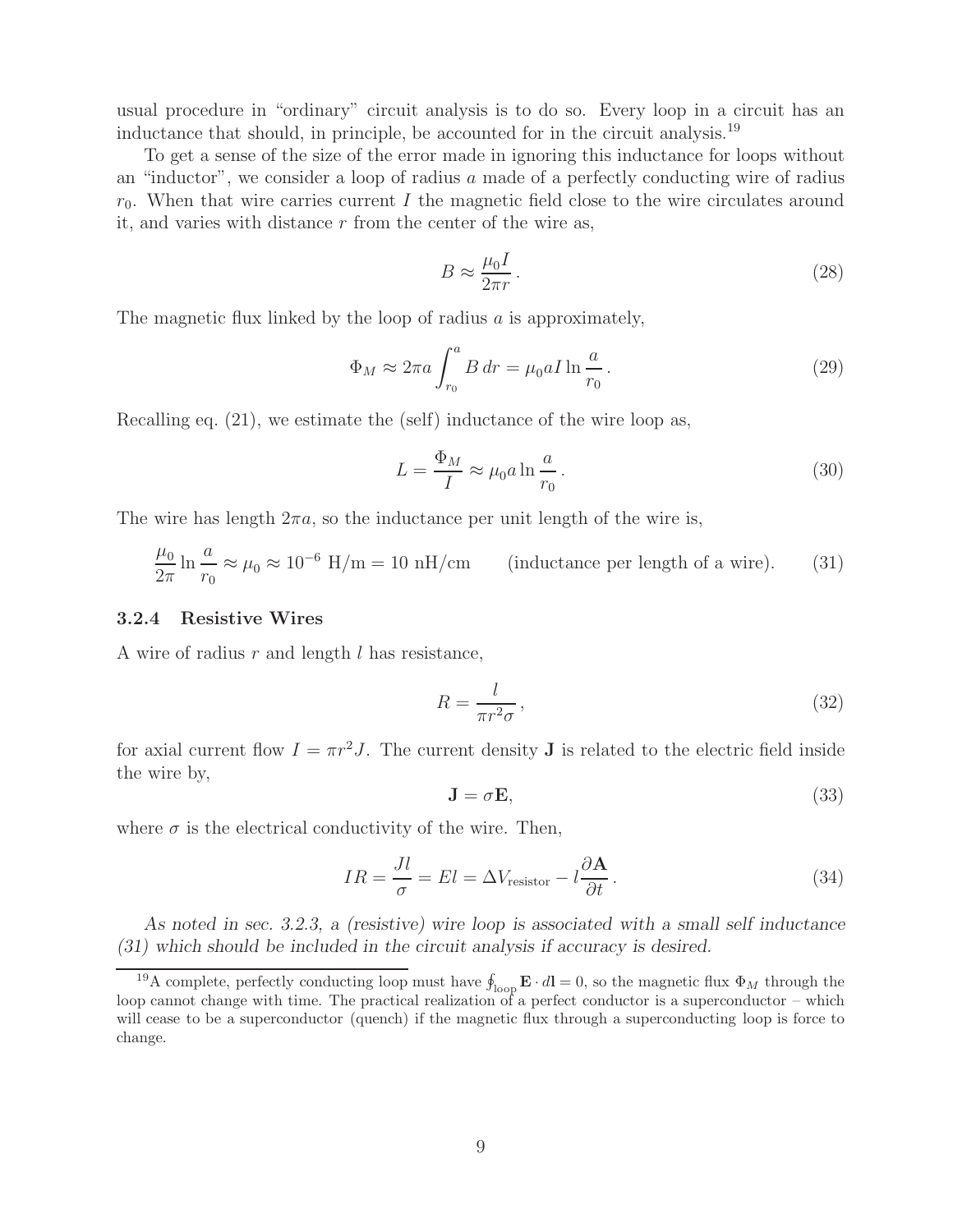#### **3.2.5 Capacitors**

If the circuit includes a capacitor of value C, then the  $\mathcal{EMF}$  across the capacitor is  $Q/C$ where  $Q(t)$  is the magnitude of the electric charge on one of the plates of the capacitor. For a typical capacitor the electric field between its electrodes has very little contribution from the vector potential, so that  $\mathbf{E} \approx -\nabla V$ , and the  $\mathcal{EMF}$  across the capacitor is very close to  $V_1 - V_2$ , the difference in the scalar potential between the electrodes.

We have now verified, element by element, that the circuit analysis of a loop that contains a voltage source V, and inductor L, a resistor R and a capacitor C, all in "series", can be described by a set of "voltage drops" each of which is very close to the difference in the electric scalar potential (in the Lorenz gauge) between the ends of the element. The sum of these "voltage drops" around the loop is zero (Kirchhoff's voltage law), which fact is usually summarized in the form,

$$
V = L\dot{I} + IR + \frac{Q}{C} = j\omega LI + IR - \frac{jI}{\omega C},
$$
\n(35)

where the latter form holds when the voltage source is sinusoidal with angular frequency  $\omega$ .<sup>20</sup>

## **3.3 Voltage and Transmission Lines**

A transmission line is a pair of parallel, linear conductors, often approximated as perfect conductors, that support transverse electromagnetic (TEM) waves in the direction of the conductors.

The electric scalar potential provides a useful, "exact" description of the TEM waves on a transmission line (although most people are not aware of this). The scalar potential is defined everywhere, and can be written as a traveling wave,  $2<sup>1</sup>$ 

$$
V(x, y, z, t) = V_{\perp}(x, y) e^{j(\omega t - kz)}, \qquad (36)
$$

where the z-axis is in the direction of the conductors, and  $\omega/k$  is the speed c of electromagnetic waves in the medium outside the conductors. Similarly, the electric and magnetic fields, which have no z-components for TEM waves, can be written as,

$$
\mathbf{E}(x, y, z, t) = \mathbf{E}_{\perp}(x, y) e^{j(\omega t - kz)}, \qquad \mathbf{B}(x, y, z, t) = \mathbf{B}_{\perp}(x, y) e^{j(\omega t - kz)}, \tag{37}
$$

and the vector potential can be written as,

$$
\mathbf{A}(x, y, z, t) = A_z(x, y) e^{j(\omega t - kz)} \hat{\mathbf{z}},
$$
\n(38)

<sup>20</sup>Kirchhoff's "law" is not an exact law of physics, but rather is a useful approximation. The "voltage drops" which appear in this "law" are not strictly  $\mathcal{EMF}$ 's along the conductors of the circuit, nor are they exactly equal to the differences in the electric scalar potential between the ends of the various circuit elements. In practice, there is very little error in identifying the "voltage drops" with either the  $\mathcal{EMF}$ 's or the differences in electric scalar potential. However, this useful approximation tends to leave many people without a crisp understanding of the distinction between "voltage drop", potential difference, and  $\mathcal{EMF}$ , which can be large outside "ordinary" circuit analysis.

<sup>&</sup>lt;sup>21</sup>The presence of the wavefunction  $e^{j(\omega t - kz)}$  in eq. (36) indicates that the potential is in the Lorenz gauge.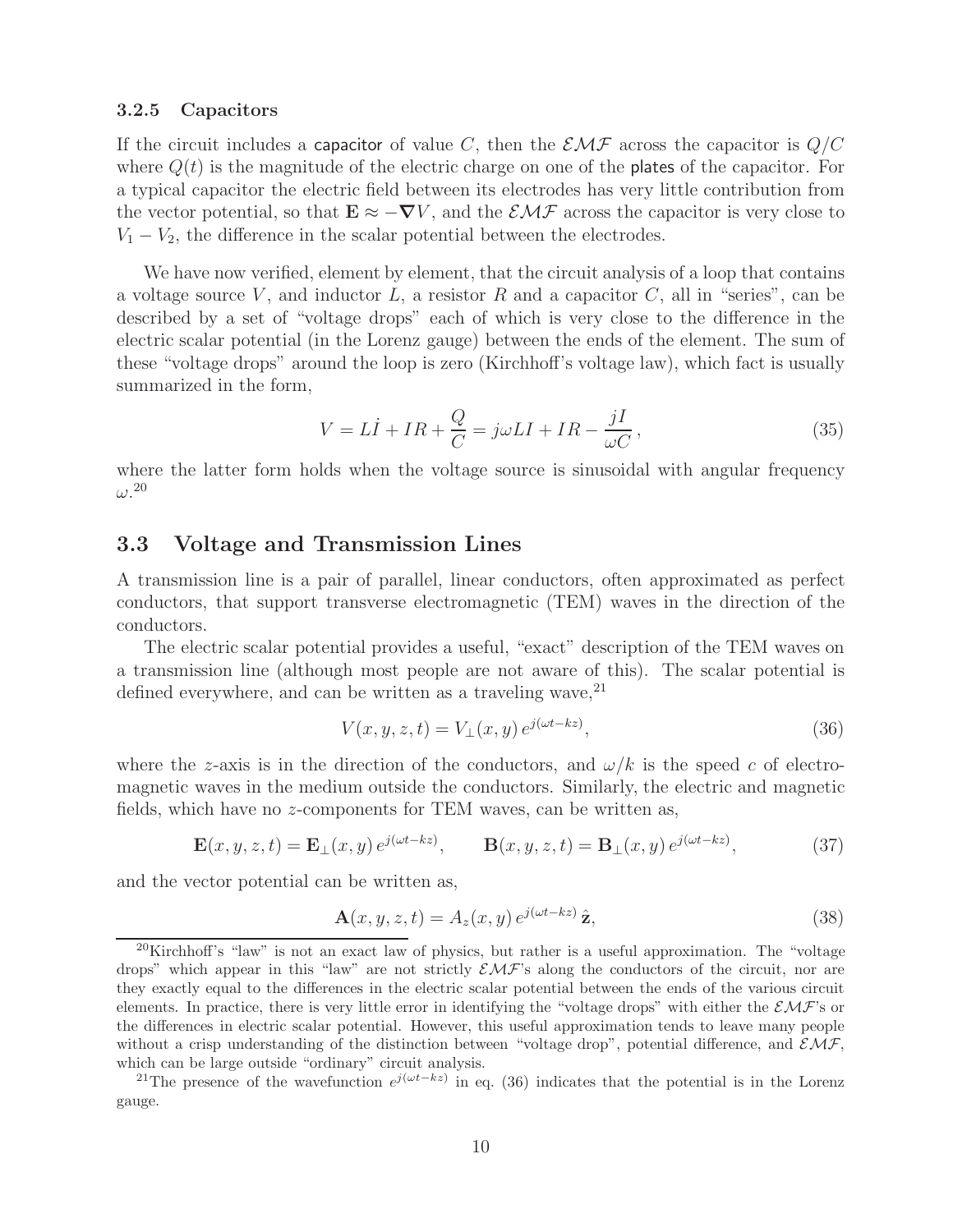since the currents that generate the vector potential have only a  $z$ -component. As the electric field has no z-component, eq.  $(8)$  tells us that,

$$
E_z = 0 = -\frac{\partial V}{\partial z} - \frac{\partial A_z}{\partial t} = jkV_{\perp}(x, y) e^{j(\omega t - kz)} + j\omega A_z e^{j(\omega t - kz)},
$$
\n(39)

and hence, $22$ 

$$
A_z = \frac{k}{\omega} V_{\perp} = \frac{V_{\perp}}{c} \,. \tag{40}
$$

Since  $B_z = 0$ , Faraday's law tells us that,

$$
0 = -\frac{\partial B_z}{\partial t} = (\mathbf{\nabla} \times \mathbf{E})_z = \mathbf{\nabla} \perp \times \mathbf{E} \perp e^{j(\omega t - kz)}, \tag{41}
$$

where  $\nabla_{\perp} = (\partial/\partial x, \partial/\partial y)$ . Hence, the 2-dimensional, time-independent field  $\mathbf{E}_{\perp}$  has zero curl, and so can be deduced from a (static) 2-dimensional scalar potential  $V_{\perp}$  according to,

$$
\mathbf{E}_{\perp} = -\mathbf{\nabla}_{\perp} V_{\perp}.
$$
 (42)

In the approximation of perfect conductors, **E**<sup>⊥</sup> vanishes on the surfaces of the conductors of the transmission line, we recognize <sup>V</sup><sup>⊥</sup> and **<sup>E</sup>**<sup>⊥</sup> as the electrostatic potential and static electric field that could be supported by the conductors of the transmission line.<sup>23</sup>

The electric field can now be deduced from the potentials as,

$$
\mathbf{E} = -\nabla V - \frac{\partial \mathbf{A}}{\partial t} = -\nabla_{\perp} V_{\perp} e^{j(\omega t - kz)} + jkV_{\perp} e^{j(\omega t - kz)} \hat{\mathbf{z}} - j\omega A_z e^{j(\omega t - kz)} \hat{\mathbf{z}} = \mathbf{E}_{\perp} e^{j(\omega t - kz)}.
$$
(43)

Note that for two points, 1 and 2, with the same z-coordinate,

$$
\mathcal{EMF}_{12} = \int_1^2 \mathbf{E} \cdot d\mathbf{l} = -\int_1^2 \mathbf{\nabla}_{\perp} V_{\perp} e^{j(\omega t - kz)} \cdot d\mathbf{l} = (V_{\perp,1} - V_{\perp,2}) e^{j(\omega t - kz)} = V_1 - V_2. \tag{44}
$$

for any path in the plane of constant  $z$ . However, if points 1 and 2 have different  $z$ -coordinates the  $\mathcal{EMF}_{12}$  depends on the path (because of the factor  $e^{-jkz}$  in the integrand of eq. (44)).

*Most discussions of transmission lines imply that the scalar potential is defined only on the conductors, and omit discussion of the potential in the space around them. Often, the potential difference between the two conductors at a given* z *is related to a line integral of* **<sup>E</sup>** · <sup>d</sup>**<sup>l</sup>** *at fixed* <sup>z</sup>*, as in eq. (44), which can give the impression that the potential difference is also an* EMF*, and perhaps that the potential is a static potential. That is, many discussions do not distinguish between the full scalar potential (wave)*  $V = V_{\perp} e^{j(\omega t - kz)}$  *and its timeindependent amplitude*  $V_1(x, y)$ .

 $^{22}$ Equation (40) also follows from the Lorenz-gauge condition (11).

 $^{23}$ Further details for a coaxial transmission line are given in [45].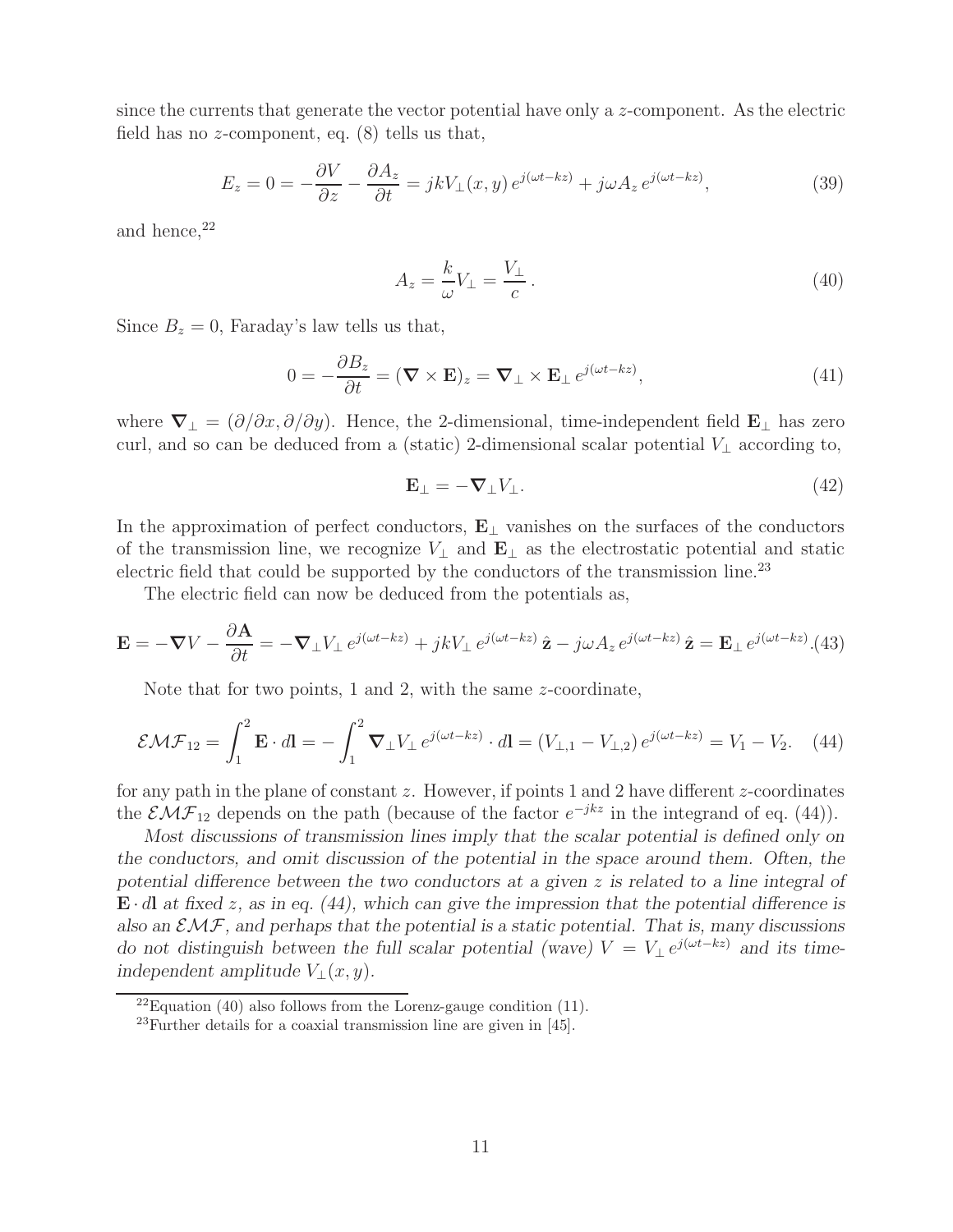## **3.4 Voltage and Antennas**

Antennas are conductors designed to guide the flow of electromagnetic energy from an energy source into electromagnetic waves that travel away from the antenna into the "empty" space surrounding it. The flow of energy is described by the Poynting vector,

$$
\mathbf{S} = \mu_0 \mathbf{E} \times \mathbf{B},\tag{45}
$$

and, in examples where the time dependence is purely sinusoidal, by its time average,

$$
\langle \mathbf{S} \rangle = \frac{\mu_0}{2} Re(\mathbf{E} \times \mathbf{B}^*). \tag{46}
$$

The energy source is usually characterized as a "voltage" source that delivers a known "voltage drop" across the "terminals" of the antenna. For example, if the source "voltage drop" is  $V_{\text{source}}$  and the distance between the terminals is  $d\hat{z}$ , we suppose that the electric field along the line between the terminals is  $\mathbf{E}_{\text{source}} = V_{\text{source}} \hat{\mathbf{z}}/d$ .

Typical antenna analysis involves computation of the Poynting vector (*i.e.*, the far-field radiation pattern  $r^2 \langle S \rangle$ , which is independent of r at large r) from the fields **E** and **B**, with these fields being computed from the retarded potentials  $V$  and  $\mathbf{A}$ <sup>24</sup>, the potentials being computed from the charge and current distributions,  $\rho$  and **J**, and these distributions being computed from the source voltage/field.<sup>25</sup> These computations are simplified by use of the equation of continuity,  $\nabla \cdot \mathbf{J} = -\partial \rho / \partial t$ , and/or the Lorenz-gauge condition (11), to eliminate  $\rho$  and/or V in favor of **J** and/or **A**.<sup>26</sup>

Such computations are nontrivial, and are now mainly performed by Numerical Electromagnetic Codes, such as NEC4 [47] (for pure sinusoidal time dependence), which report the radiation pattern (*i.e.*, the Poynting vector), the terminal impedance (ratio of terminal "voltage" to terminal current), and, if requested, the fields **E** and **B** close to the antenna. The potentials V and **A** are not reported, which can give the impression that they are irrelevant, and perhaps even undefined.

Use of a voltmeter with an antenna system generally does not lead to results that are closely related to the scalar potential V (or even to the  $\mathcal{EMF}$  along the meter leads), and which are very dependent on the path of the leads of the voltmeter.<sup>27,28</sup> If one considers that "voltage is what a voltmeter measures", this behavior gives the impression that "voltage" is not well-defined near antennas. We take the attitude that it is better to consider "voltage" to be well-defined as the scalar potential  $V$  in the Lorenz gauge, and to accept that a voltmeter measures this "voltage" reliably only in "ordinary" circuits.

 $24$ The behavior of the fields far from most antennas is well described in terms of their electric and magnetic dipole moments **p** and **m**. The potentials in the far zone are then  $V \approx jk\mathbf{p} \cdot \hat{\mathbf{r}} e^{j(\omega t - kr)} / 4\pi\epsilon_0 r$  and  $\mathbf{A} \approx j\omega\mu_0(\mathbf{p}+\mathbf{m}\times\hat{\mathbf{r}})e^{j(\omega t-kr)}/4\pi r$ . Both  $\nabla V$  and  $\partial A/\partial t$  have longitudinal components that vary as  $1/r$ at large r, but  $\mathbf{E} = -\nabla V - \partial A/\partial t$  is purely transverse.

<sup>&</sup>lt;sup>25</sup>Antenna computations are examples of the electromagnetic fields throughout all space being deduced from partial information as to the fields in a very limited volume.

<sup>&</sup>lt;sup>26</sup>Sec. 11 of [46] is notable for its prominent use of both V and **A** when discussing radiation.

 $27$ See, for example, secs. 2.4-5 of [37].

<sup>28</sup>A voltmeter whose leads are short compared to a wavelength, and not connected to anything, is a kind of receiving antenna whose open-circuit terminal voltage is the  $\mathcal{EMF}$  **E**  $\cdot$ **l** where **E** is the electric field of the antenna at the voltmeter and **l** is the (vector) length of the leads [48].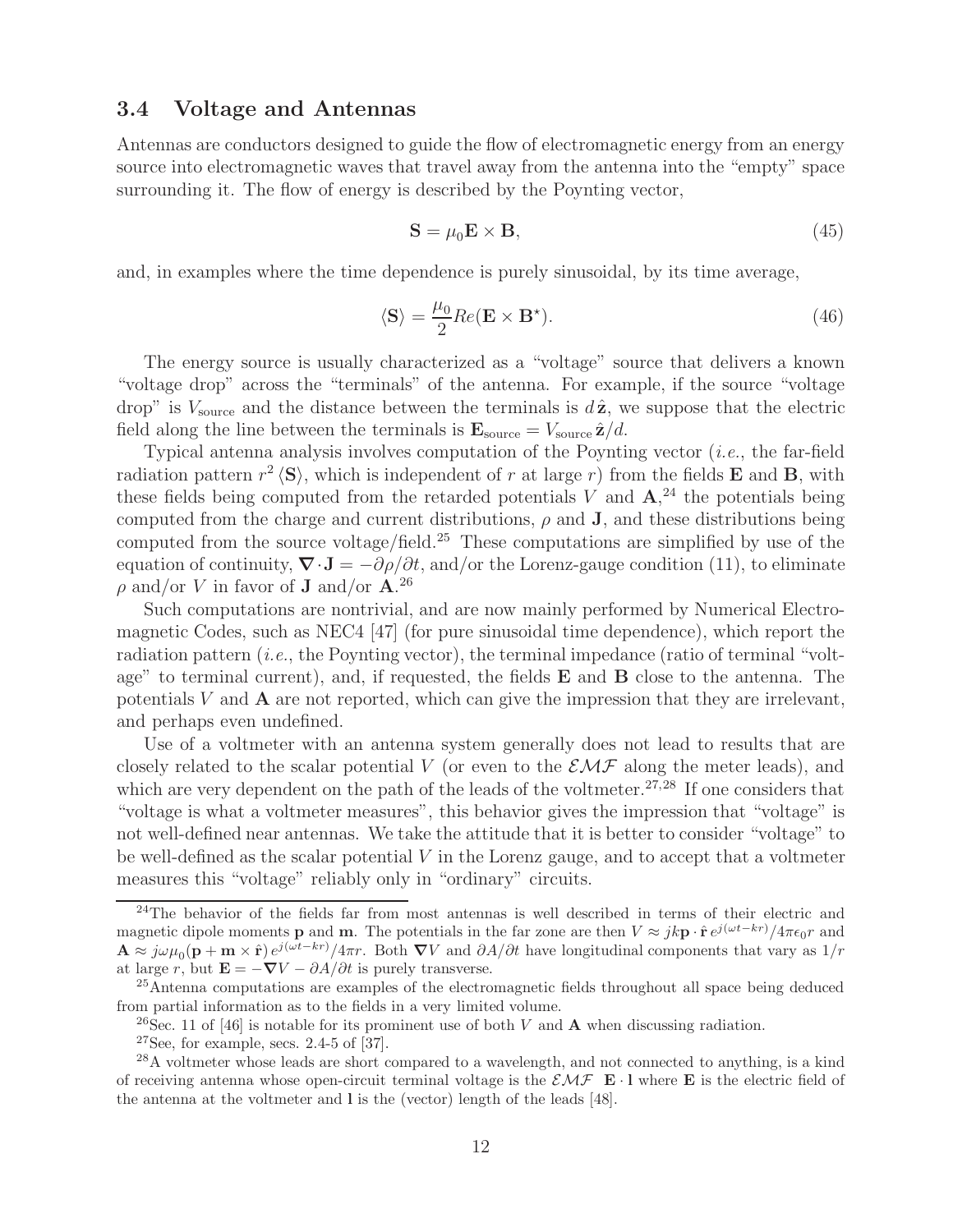# **References**

- [1] D. Roller, *Misuse of the Names of Physical Units*, Am. J. Phys. **14**, 340 (1946), http://kirkmcd.princeton.edu/examples/EM/roller\_ajp\_14\_340\_46.pdf
- [2] J. Slepian, *Electrostatic or Electromagnetically Induced Electric Field?* Elec. Eng. **68**,  $877$   $(1949)$ , http://kirkmcd.princeton.edu/examples/EM/slepian\_ee\_68\_877\_49.pdf
- [3] C.J. Papachristou and A.N. Magoulas, *Electromotive Force: A Guide for the Perplexed* (June 6, 2013), https://arxiv.org/abs/1211.6463
- [4] B. Reimann, *Ein Beitrag zur Elektrodynamik*, Ann. Phys. **207**, 237 (1867) [written 1858], http://kirkmcd.princeton.edu/examples/EM/riemann\_ap\_207\_237\_67.pdf
- [5] L. Lorenz, *Mémoire sur la théorie de l'élasticité des corps homgènes à élasticité constante*, J. Ann. Phys. **58**, 329 (1861), http://kirkmcd.princeton.edu/examples/mechanics/lorenz\_jram\_58\_329\_61.pdf
- [6] L. Lorenz, *Ueber die Identit¨at der Schwingungen des Lichts mit den elektrischen Strömen*, Ann. Phys. **207**, 243 (1867), http://kirkmcd.princeton.edu/examples/EM/lorenz\_ap\_207\_243\_67.pdf *On the Identity of the Vibrations of Light with Electrical Currents*, Phil. Mag. **34**, 287 (1867), http://kirkmcd.princeton.edu/examples/EM/lorenz\_pm\_34\_287\_67.pdf
- [7] J.D. Jackson and L.B. Okun, *Historical roots of gauge invariance*, Rev. Mod. Phys. **73**, 663 (2001), http://kirkmcd.princeton.edu/examples/EM/jackson\_rmp\_73\_663\_01.pdf
- [8] J.A. Stratton, *Electromagnetic Theory* (McGraw-Hill, 1941), http://kirkmcd.princeton.edu/examples/EM/stratton\_electromagnetic\_theory.pdf
- [9] G. Kirchhoff, *Ueber den Durchgang eines elektrischen Stromes durch eine Ebene, insbesondere durch eine kreisförmige*, Ann. d. Phys. Chem. **64**, 497 (1845), http://kirkmcd.princeton.edu/examples/EM/kirchhoff\_apc\_64\_497\_45.pdf
- [10] G. Kirchhoff, *Ueber die Auflösung der Gleichungen*, auf welche man bei der Untersuchung der linearen Vertheilung galvanischer Ströme geführt wird, Ann. d. Phys. Chem. **72**, 497 (1847), http://kirkmcd.princeton.edu/examples/EM/kirchhoff\_apc\_72\_497\_47.pdf *On the Solution of the Equations Obtained from the Investigation of the Linear Distribution of Galvanic Currents*, IRE Trans. Circuit Theory **5**-3, 4 (1958), http://kirkmcd.princeton.edu/examples/EM/kirchhoff\_apc\_72\_497\_47\_english.pdf
- [11] R.M. Fano, L.J. Chu and R.B. Adler, *Electromagnetic Fields, Energy, and Forces*, (Wiley, 1960), kirkmcd.princeton.edu/examples/EM/fano\_chu\_adler\_60.pdf
- [12] K.T. McDonald, *Magnetic Forces Can Do Work* (Apr. 10, 2011), http://kirkmcd.princeton.edu/examples/disk.pdf
- [13] K.T. McDonald, *On the Definition of Radiation by a System of Charges* (Sep. 6, 2010), http://kirkmcd.princeton.edu/examples/radiation.pdf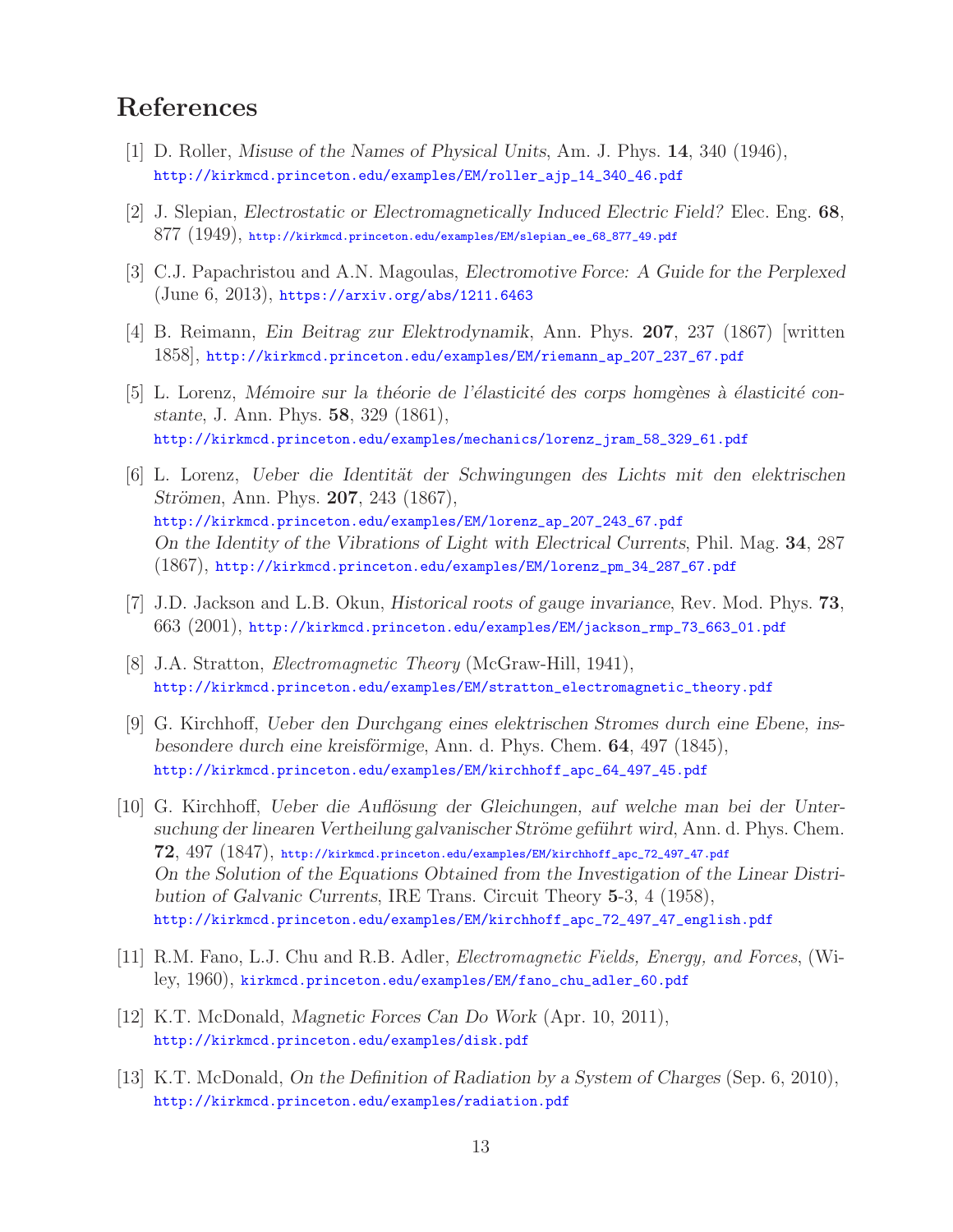- [14] R.P. Feynman, R.B. Leighton and M. Sands, *The Feynman Lectures on Physics*, Vol. 2 (Addison-Wesley, 1964), http://www.feynmanlectures.caltech.edu/II\_17.html#Ch17-S2 http://www.feynmanlectures.caltech.edu/II\_22.html
- [15] K.T. McDonald, *Blondel's Experiment* (June 11, 2010), http://kirkmcd.princeton.edu/examples/blondel.pdf
- [16] K.T. McDonald, *An Electrostatic Wave* (July 28, 2002), http://kirkmcd.princeton.edu/examples/bernstein.pdf
- [17] J.D. Jackson, *From Lorenz to Coulomb and other explicit gauge transformations*, Am. J. Phys. **70**, 917 (2002), http://kirkmcd.princeton.edu/examples/EM/jackson\_ajp\_70\_917\_02.pdf
- [18] J.W. Gibbs, *Velocity of Propagation of Electrostatic Forces*, Nature **53**, 509 (1896), http://kirkmcd.princeton.edu/examples/EM/gibbs\_nature\_53\_509\_96.pdf
- [19] K.T. McDonald, *Potentials of a Hertzian Dipole in the Gibbs Gauge* (Aug. 23, 2012), http://kirkmcd.princeton.edu/examples/gibbs.pdf
- [20] O. Lodge, *On an Electrostatic Field Produced by Varying Magnetic Induction*, Phil. Mag. **27**, 469 (1889), http://kirkmcd.princeton.edu/examples/EM/lodge\_pm\_27\_116\_89.pdf
- [21] J. Slepian, *Energy Flow In Electric Systems the* Vi *Energy-Flow Postulate*, Trans. Am. IEE **61**, 835 (1942), http://kirkmcd.princeton.edu/examples/EM/slepian\_taiee\_61\_835\_42.pdf
- [22] P. Hammond, *P.D. vs. E.M.F.*, Students Quart. J. **30**, 3 (1959), http://kirkmcd.princeton.edu/examples/EM/hammond\_sqj\_30\_3\_59.pdf
- [23] J.W. Buchta, *Electromotive Force and Faraday's Law of Electromagnetic Induction*, Phys. Teacher 1, 133 (1963), http://kirkmcd.princeton.edu/examples/EM/buchta\_pt\_1\_133\_63.pdf
- [24] M. Philips, *Electromotive Force and the Law of Induction*, Phys. Teacher **1**, 155 (1963), http://kirkmcd.princeton.edu/examples/EM/philips\_pt\_1\_155\_63.pdf
- [25] D.R. Moorcroft, *Faraday's Law Demonstration of a Teaser*, Am. J. Phys. **37**, 221 (1969), http://kirkmcd.princeton.edu/examples/EM/moorcroft\_ajp\_37\_221\_69.pdf
- [26] D.R. Moorcroft, *Faraday's Law, Potential and Voltage Demonstration of a Teaser*, Am. J. Phys. **38**, 376 (1970), http://kirkmcd.princeton.edu/examples/EM/moorcroft\_ajp\_38\_376.pdf
- [27] W. Klein, *Discovering Induction*, Am. J. Phys. **49**, 603 (1981), http://kirkmcd.princeton.edu/examples/EM/klein\_ajp\_49\_603\_81.pdf
- [28] F. Reif, *Generalized Ohm's law, potential difference, and voltage measurements*, Am. J. Phys. **50**, 1048 (1982), http://kirkmcd.princeton.edu/examples/EM/reif\_ajp\_50\_1048\_82.pdf
- [29] R.H. Romer, *What do voltmeters measure?: Faraday's law in a multiply connected region*, Am. J. Phys. **50**, 1089 (1982), http://kirkmcd.princeton.edu/examples/EM/romer\_ajp\_50\_1089\_82.pdf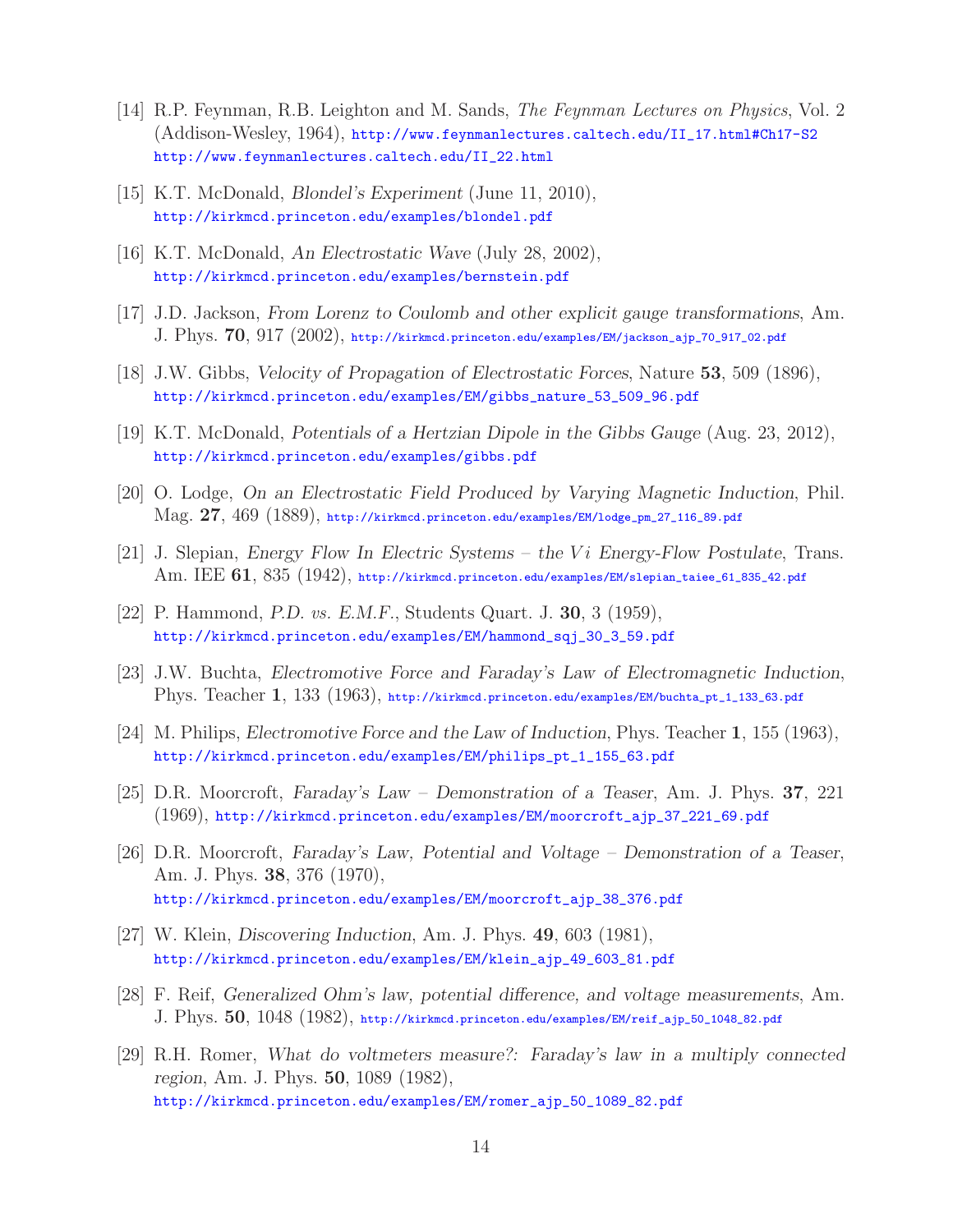- [30] P.C. Peters, *The role of induced emf's in simple circuits*, Am. J. Phys. **52**, 208 (1983), http://kirkmcd.princeton.edu/examples/EM/peters\_ajp\_52\_208\_83.pdf
- [31] W. Gough and J.P.G. Richards, **Electro***magnetic or electro***magnetic** *induction?*, Eur. J. Phys. **7**, 195 (1986), http://kirkmcd.princeton.edu/examples/EM/gough\_ejp\_7\_195\_86.pdf
- [32] J. Roche, *Explaining electromagnetic induction: a critical re-examination*, Phys. Ed. **22**, 91 (1987), http://kirkmcd.princeton.edu/examples/EM/roche\_pe\_22\_91\_87.pdf
- [33] E. Lanzara and R. Zangara, *Potential difference measurements in the presence of a varying magnetic field*, Phys. Ed. **30**, 85 (1995), http://kirkmcd.princeton.edu/examples/EM/lanzara\_pe\_30\_85\_95.pdf
- [34] D. Goldberg and O. Zik, *Topologically dependent voltage measurement*, Phys. Ed. **26**,  $256$   $(1991)$ , http://kirkmcd.princeton.edu/examples/EM/goldberg\_pe\_26\_256\_91.pdf
- [35] D. Iencinella and G. Matteucci, *An introduction to the vector potential*, Eur. J. Phys. **25**, 249 (2004), http://kirkmcd.princeton.edu/examples/EM/iencinella\_ejp\_25\_249\_04.pdf
- [36] K.T. McDonald, *The Hooper-Monstein Paradox* (May 3, 2021), http://kirkmcd.princeton.edu/examples/monstein.pdf
- [37] K.T. McDonald, *What Does an AC Voltmeter Measure?* (March 16, 2008), http://kirkmcd.princeton.edu/examples/voltage.pdf
- [38] K.T. McDonald, *Lewin's Circuit Paradox* (May 7, 2010), http://kirkmcd.princeton.edu/examples/lewin.pdf
- [39] J.C. Maxwell, *A Treatise on Electricity and Magnetism*, Vol. 2 (Clarendon Press, 1873), http://kirkmcd.princeton.edu/examples/EM/maxwell\_treatise\_v2\_73.pdf
- [40] O. Heaviside, *Current Energy.—IV*, Electrician **10**, 437 (1883), http://kirkmcd.princeton.edu/examples/EM/heaviside\_electrician\_10\_437\_83.pdf see also p. 247 of [43].
- [41] O. Heaviside, *Current Energy.—V*, Electrician **11**, 104 (1883), http://kirkmcd.princeton.edu/examples/EM/heaviside\_electrician\_11\_104\_83.pdf see also p. 277 of [43].
- [42] O. Heaviside, *The Induction of Currents in Cores*, Electrician **12**, 583 (1884), http://kirkmcd.princeton.edu/examples/EM/heaviside\_electrician\_12\_583\_84.pdf see also p. 353 of [43].
- [43] O. Heaviside, *Electrical Papers*, Vol. I (Macmillan, 1894), http://kirkmcd.princeton.edu/examples/EM/heaviside\_electrical\_papers\_1.pdf
- [44] R.H. Dicke, *General Microwave Circuit Theorems*, p. 130 of *Principles of Microwave Circuits*, C.G. Montgomery, R.H. Dicke and E.M. Purcell, eds. (McGraw-Hill, 1948), http://kirkmcd.princeton.edu/examples/EM/mit\_v8\_montgomery.pdf